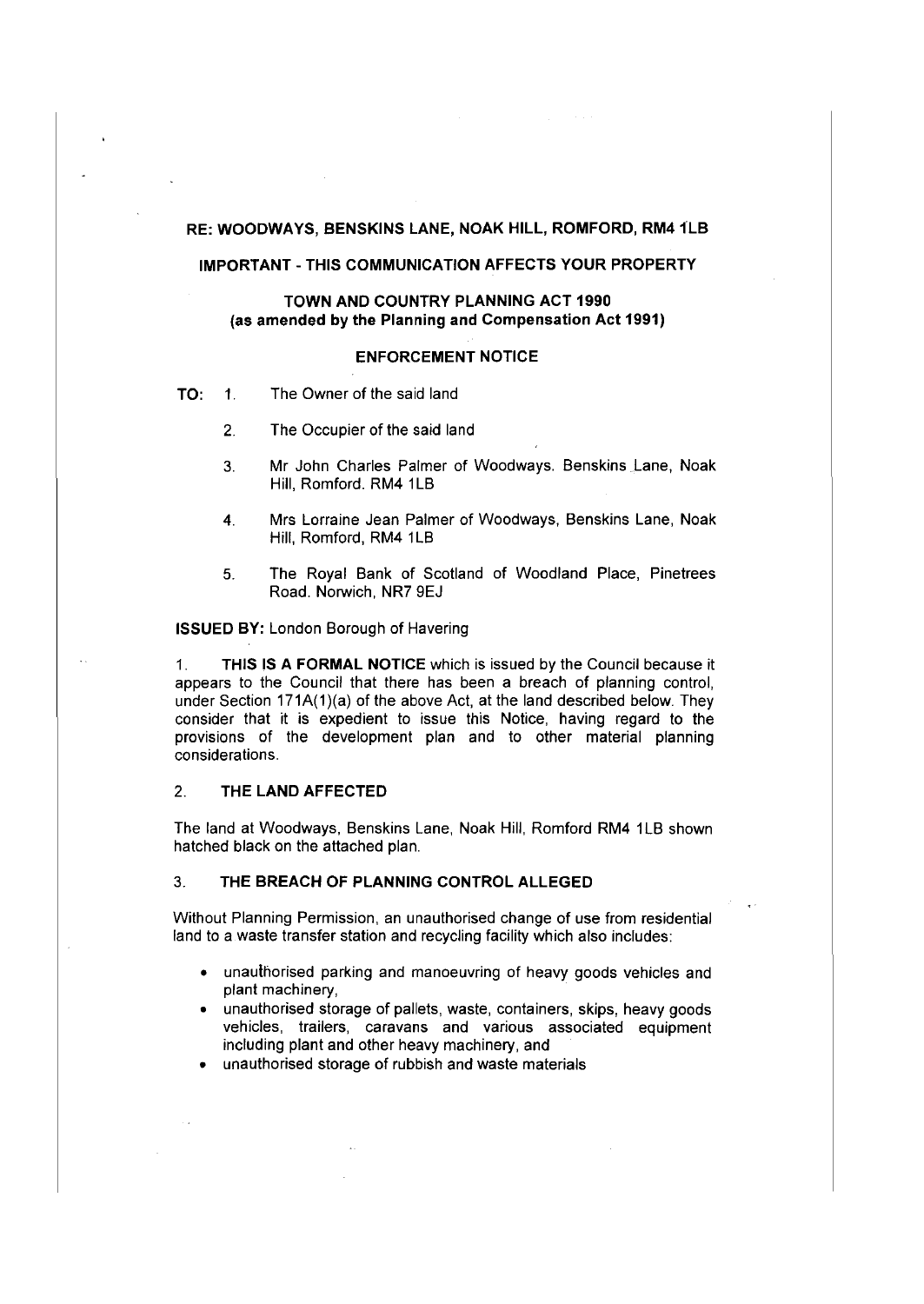# 4. **REASONS FOR ISSUING THIS NOTICE**

It appears to the Council that the above breach of planning control has occurred within the last ten years.

This unauthorised use of the Land is inappropriate and therefore, in principle, harmful to the character, appearance and purpose of the Metropolitan Green Belt. Significant harm to the Green Belt is also caused through physical impact arising from the waste storage, the recycling of the wooden pallets, storage of containers and the associated activity.

Material harm is being caused to visual and residential amenity by reason of the adverse effect the use is having on the character, setting and appearance of this rural site which is located within the Green Belt and also in terms of noise disturbance and pollution.

Such development is contrary to the objectives of Policies GRB2 and ENV1 of the Unitary Development Plan and their counterpart policies in the Local Development Framework and also Planning Policy Guidance 2: Green Belts.

## 5. **WHAT YOU ARE REQUIRED TO DO**

(i) Cease using the Land as a waste transfer station and recycling facility

Time for compliance: 3 months from the effective date of this notice.

(ii) Cease all manoeuvring and parking of heavy goods vehicles associated with the unauthorised use

Time for compliance: 3 months from the effective date of this notice

(iii) Remove from the Land all pallets, waste, containers, skips, heavy good vehicles, trailers, caravans, plant and any other heavy machinery brought onto the Land in connection with the unauthorised use

Time for compliance: 3 months from the effective date of this notice

(iv) Remove all rubbish and waste materials used in connection with the unauthorised use and return the Land to its original residential use

Time for compliance: 3 months from the effective date of this notice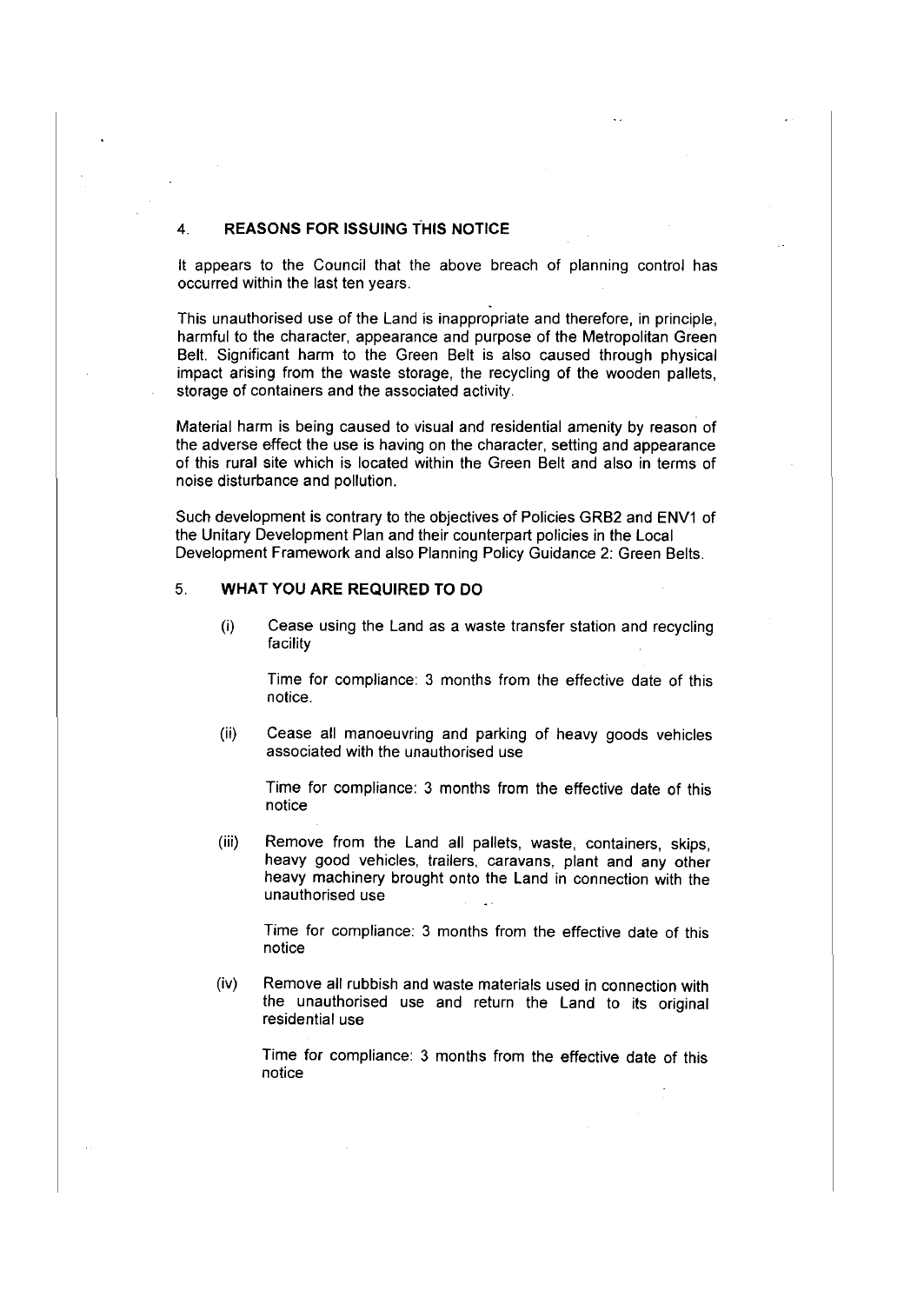# 6. **WHEN THIS NOTICE TAKES EFFECT**

This Notice takes effect on 20 March 2007, unless an appeal is made against it beforehand

Dated: 13 February 2007

Signed:

 $V \sim$ 

Authorised Officer

on behalf of London Borough of Haverin Town Hall Main Road Romford RM1 380

# **YOUR RIGHT OF APPEAL**

You can appeal against this Enforcement Notice to the Secretary of State by the 20 March 2007. Further details are given in the attached explanatory note.

# **WHAT HAPPENS IF YOU DO NOT APPEAL**

If you do not appeal against this Enforcement Notice, it will take effect on 20 March 2007 and you must then ensure that the required steps for complying with it, for which you may be held responsible, are taken within the period specified in the Notice.

**FAILURE TO COMPLY WITH AN ENFORCEMENT NOTICE WHICH HAS TAKEN EFFECT CAN RESULT IN PROSECUTION AND/OR REMEDIAL ACTION BY THE COUNCIL.**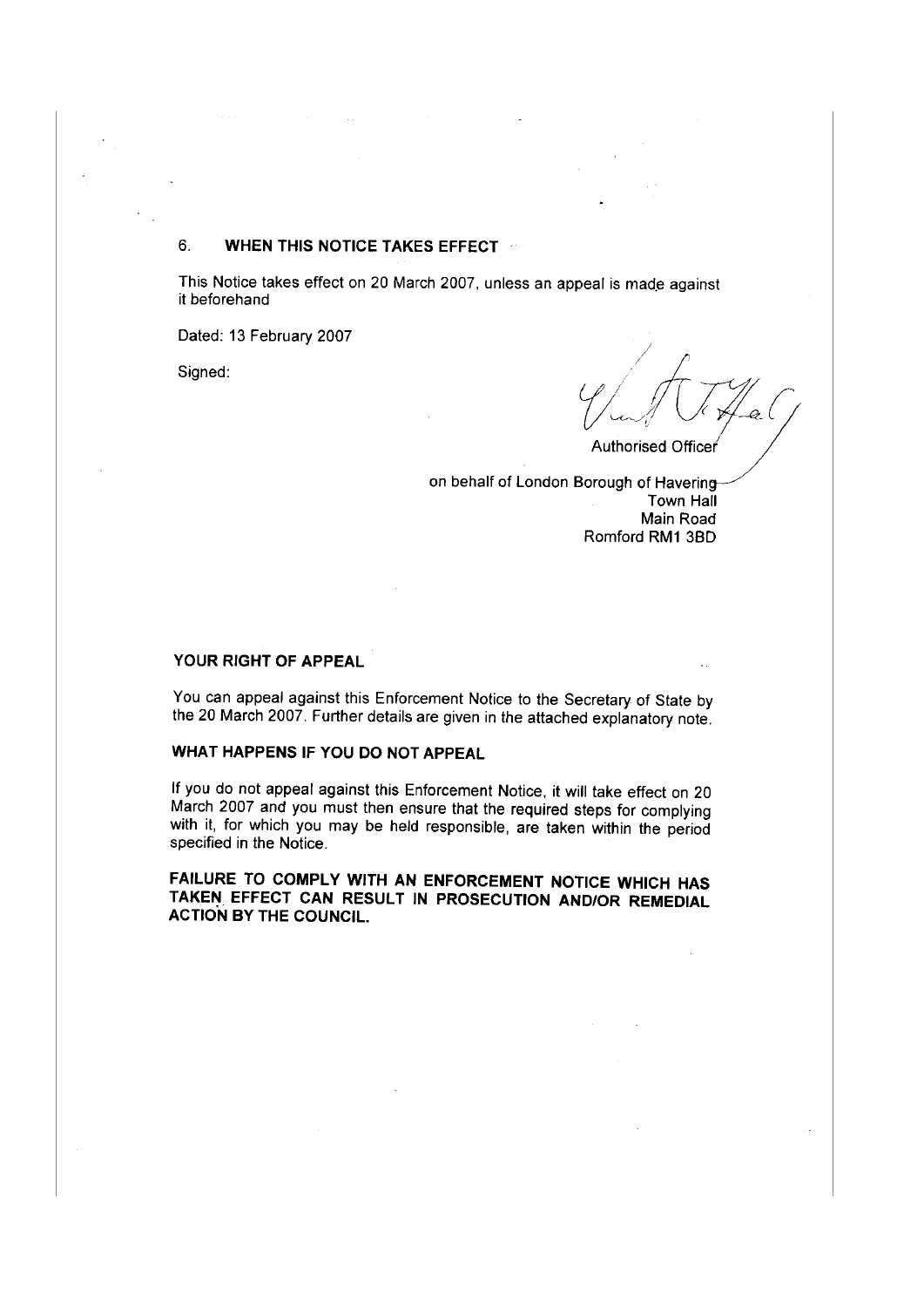### **EXPLANATORY NOTES**

### **STATUTORY PROVISIONS**

A summary of Sections 171A, 1718 and 172 to 177 of the Town and Country Planning Act 1990 (as amended) is enclosed with this Notice.

# **YOUR RIGHT OF APPEAL**

You can appeal against this Notice, but any appeal must be in writing and received, or posted (with the postage paid and properly addressed) in time to be received in the ordinary course of the post, by the Secretary of State before 20 March 2007. The enclosed booklet "Enforcement Appeals - A guide to Procedure" sets out your rights. Read it carefully. If you appeal you should use the enclosed appeal forms. Two copies are for you to send to the Secretary of State if you decide to appeal. The other is for you to keep as a duplicate for your own records. You should also send the Secretary of State a copy of the Enforcement Notice.

## **GROUNDS OF APPEAL**

The grounds of appeal are set out in Section 174 of the Town and Country Planning Act 1991 and are also set out on page 2 - 5 the enclosed appeal forms.

## **PLANNING APPLICATION FEE**

Should wish to appeal on ground (a) - that planning permission should be granted for the unauthorised use - then a fee of £265 is payable both to the Secretary of State and to the Council. If the fees are not paid then that ground of appeal will not be valid.

## **STATEMENT ON GROUNDS OF APPEAL**

You must submit to the Secretary of State, either when giving notice of appeal or within 14 days from the date on which the Secretary of State sends him a notice so requiring him, a statement in writing specifying the grounds on which you are appealing against the enforcement notice and stating briefly the facts on which you propose to rely in support of each of those grounds.

### **RECIPIENTS OF THE ENFORCEMENT NOTICE**

The names and addresses of all the persons on whom the Enforcement Notice has been served are:

- 1. The Owner of the said land
- 2. The Occupier of the said land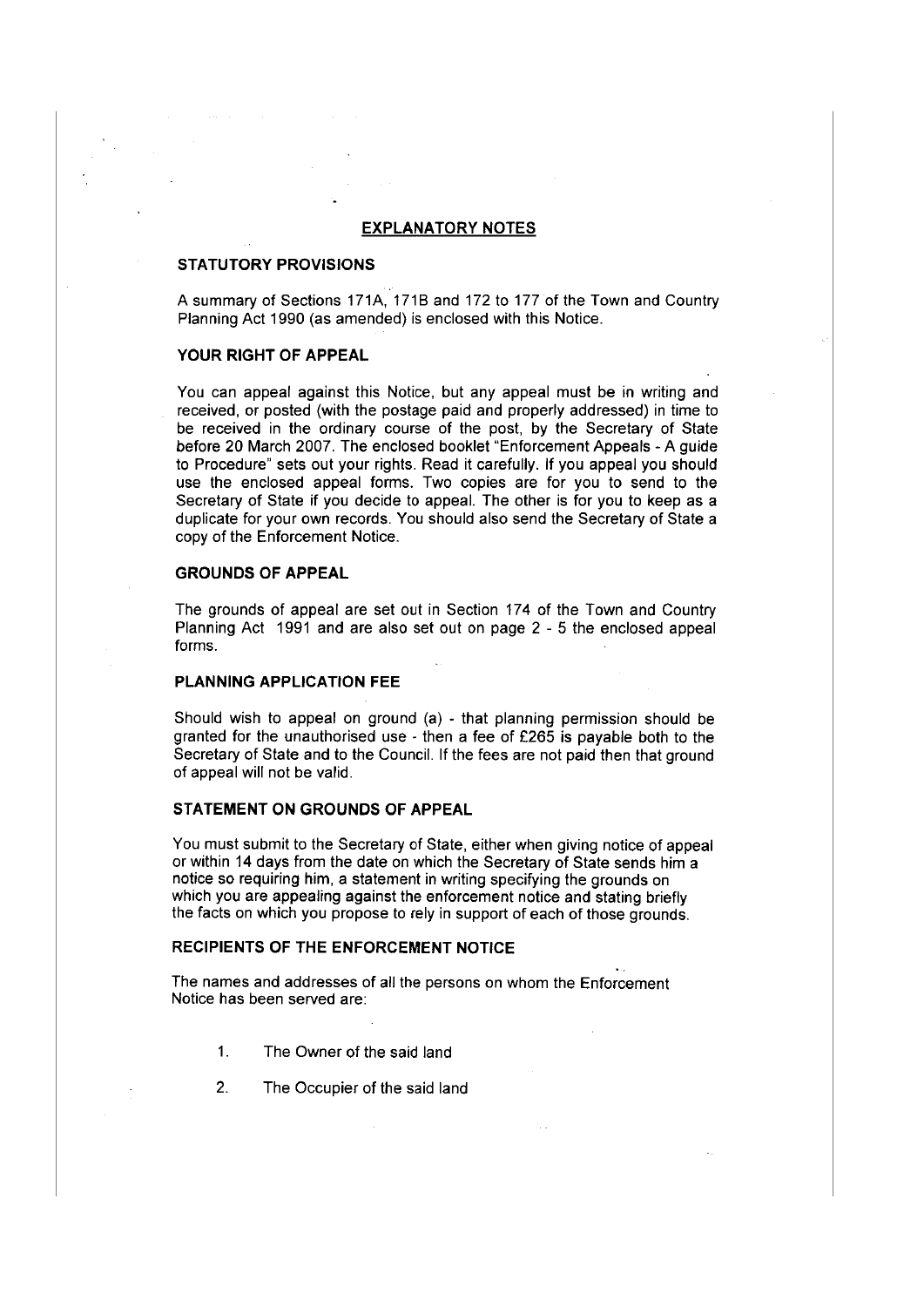- 3. Mr John Charles Palmer of Woodways. Benskins Lane, Noak Hill, Romford. RM4 1LB
- 4. Mrs Lorraine Jean Palmer of Woodways, Benskins Lane, Noak Hill, Romford, RM4 1LB

5. The Royal Bank of Scotland of Woodland Place, Pinetrees Road. Norwich, NR7 9EJ